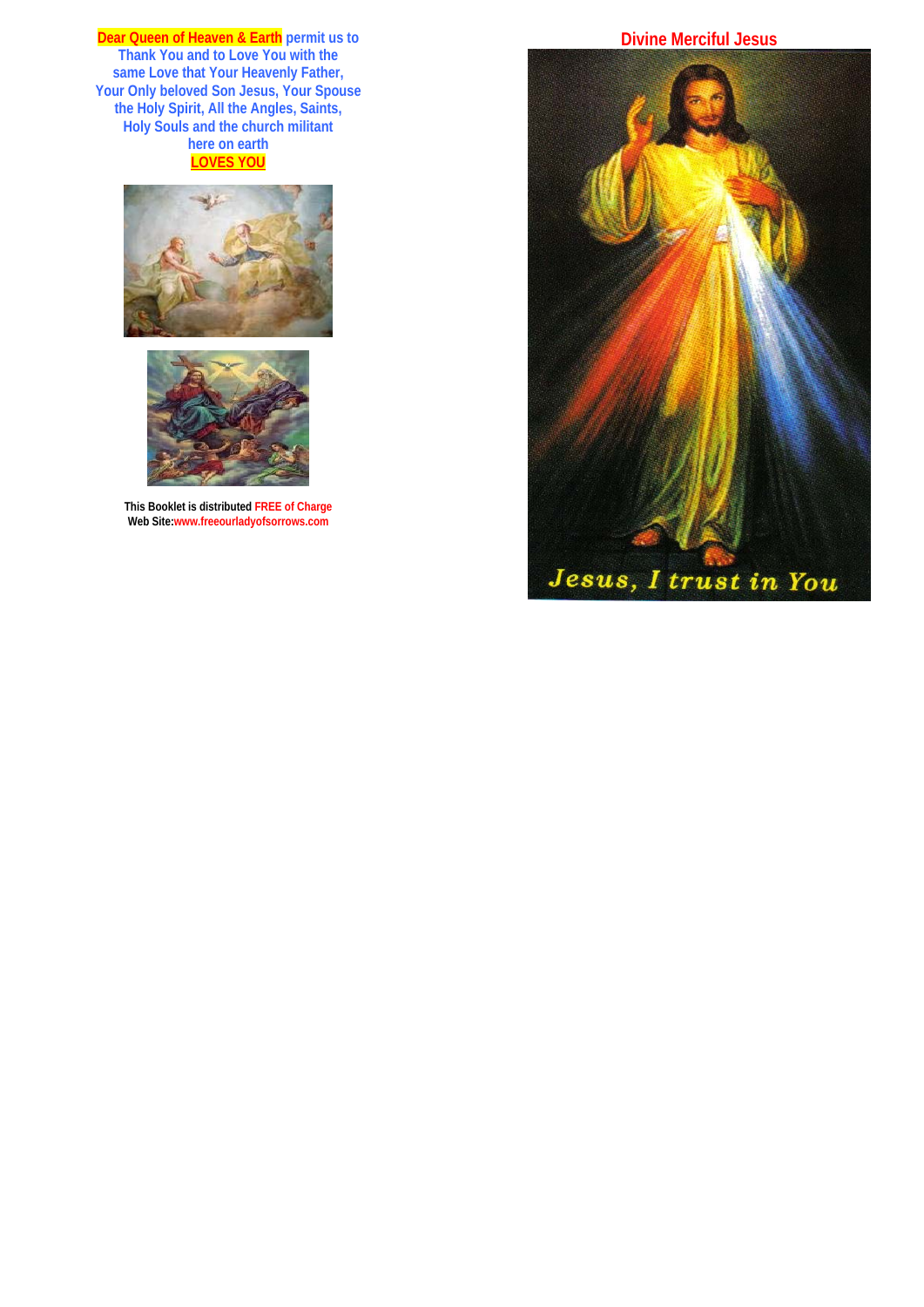Chaplet is recited using ordinary rosary beads of five decades. Make The Sign of the Cross - In The Name of the Father, and of the Son, and of the Holy Spirit. Amen.

Opening Prayer - You expired, Jesus, but the source of life gushed forth for souls, and an ocean of mercy opened up for the whole<br>world. O Fount of Life, unfathomable Divine Mercy, envelop the<br>whole world and empty Yourself out upon us. (Diary 1319)

O Blood and Water, which gushed forth from the Heart of Jesus as<br>a fount of mercy for us, I trust in You. (Diary84)

Begin the Chaplet with: One Our Father, One Hail Mary and the Apostles' Creed.

# Our Father -

Our Father, who art in Heaven; Hallowed be Thy Name; Thy<br>Our Father, who art in Heaven; Hallowed be Thy Name; Thy<br>Kingdom come; Thy Will be done on earth as it is in Heaven. Give<br>us this day our daily bread; and forgive us

#### Hail Mary -

The Hail Mary, Full of Grace, the Lord is with Thee; blessed art Thou<br>among women, and blessed is the fruit of Thy womb, Jesus. Holy<br>Mary, Mother of God, pray for us sinners, now and at the hour of<br>our death. Amen.

#### **Apostles' Creed**

Apostles' Creed -<br>
believe in God the Father Almighty, Creator of Heaven and earth. I<br>
believe in God the Father Almighty, Creator of Heaven and earth. I<br>
believe in Jesus Christ, His only Son, Our Lord. He was conceived<br>

#### Then on the large beads before each decade

Eternal Father, I offer You the Body and Blood, Soul and Divinity of<br>Your dearly beloved Son, Our Lord Jesus Christ, in atonement for<br>our sins, and those of the whole world.

On the ten small beads of each decade pray -

For the sake of His sorrowful Passion, have mercy on us and on the whole world.

#### Conclude with -

Holy God, Holy Mighty One, Holy Immortal One, have mercy on us and on the whole world. (Three Times)

**1 30 Lord since we have nothing of our own to offer to thank you and to love you with, since just to say in a very well meant and from the heart "I Thank You" And "I Love You" does not feel and sound enough, Permit us to Thank and to Love You with the** 

**same Respect and Love Most Holy Trinity you have for each other.** 

**Dear Heavenly Father permit us to Thank You and to Love You with the same Love that Your Son, Jesus, Holy Spirit, Daughter The Blessed Virgin Mary, All the Angles, Saints, Holy Souls and the church militant here on earth** 

# **LOVES YOU.**

**Dear Jesus permit us to Thank You and to Love You with the same Love that Your Father, Holy Spirit, Your Mother The Blessed Virgin Mary, All the Angles, Saints, Holy Souls and the church militant here on earth** 

# **LOVES YOU**

**Dear Holy Sprit permit us to Thank You and to Love You with the same Love that The Father, The Jesus, Your Spouse The Blessed Virgin Mary, All the Angles, Saints, Holy Souls and the church militant** 

> **here on earth LOVES YOU**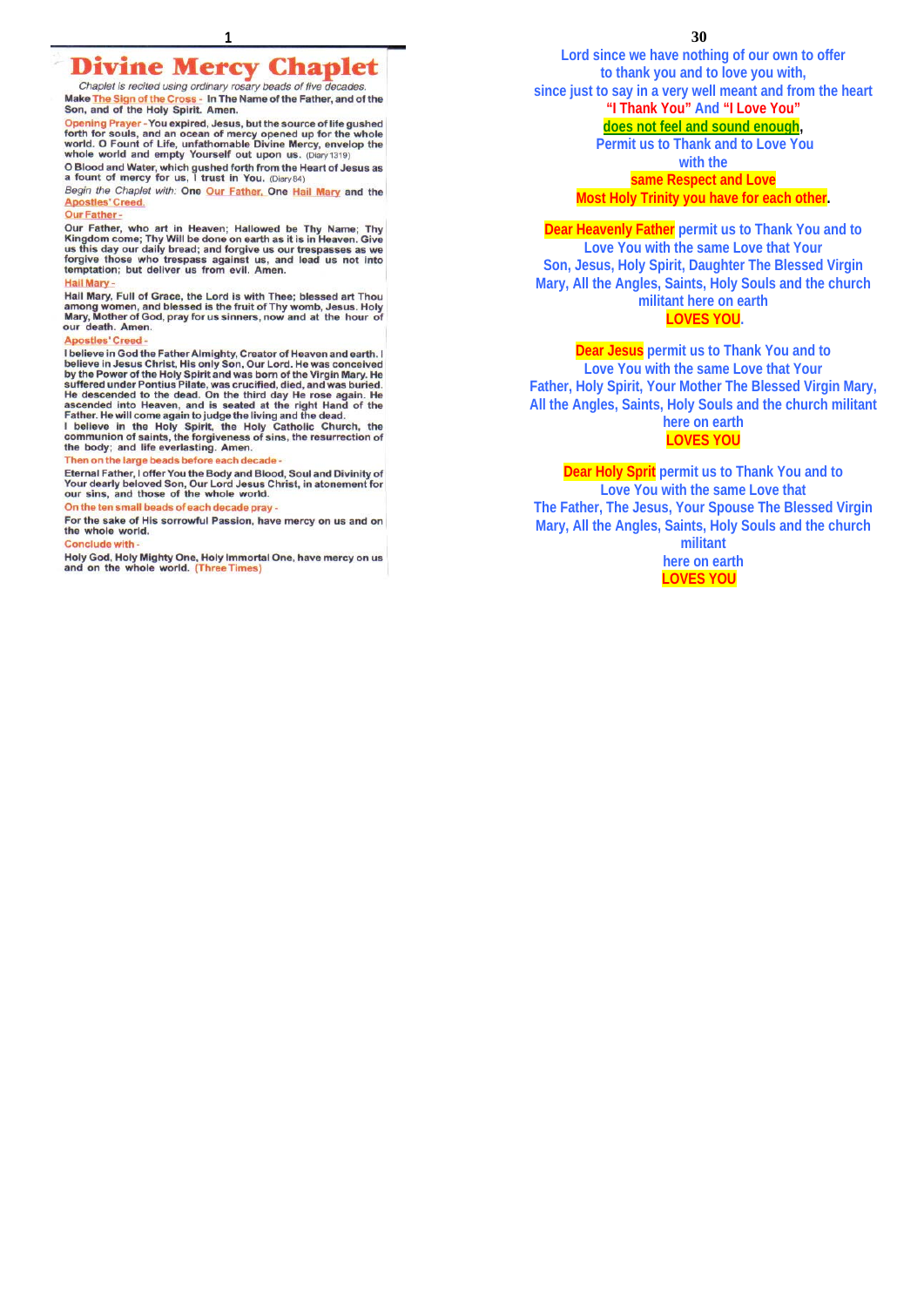**29 The Most Holy Trinity And Queen of Heaven And Earth**



#### **Closing Prayer-**

**Closing Prayer** -<br>Compassion in whom mercy is endless and the treasury of<br>Eternal God, in whom mercy is endless and the treasury of<br>compassion inexhaustible, look kindly upon us and increase Your<br>mercy in us, that in dif

**Healing Prayer** 

Jesus may Your pure and Healthy blood circulate in my ailing<br>organism, and may Your pure and healthy body transform my weak<br>body, and may a healthy and vigorous life throb within me, if it is<br>truly Your holy will. (Diary 1

truly Your holy will. (Diary 1089)<br>Jesus said: "At three o'clock, implore My mercy, especially for<br>sinners; and, if only for a brief moment, immerse yourself in My<br>Passion, particularly in My abandoment at the moment of ag (Diary 1320)

(Diary 1320)<br>
"Encourage souls to say the Chaplet which I have given you (Diary<br>
"Encourage souls to say the Chaplet which I have given you (Diary<br>
1541).... Whoever will receite it will receive great mercy at the bour of (Diary 1731)

According to **Saint Faustina's** visions, written in her diary, the chaplet's prayers for mercy are threefold: to obtain mercy, to trust in **Christ's** mercy, and to show mercy to others.



This Card is distributed (Free of Charge). For more Free Copies<br>and Information or to give a Donation to help print more

Divine Mercy Cards please contact:<br>Mary's Rosary Chain Inc. - www.marysrosarychain.org<br>Ph - (02) 9604 4974 or 0424 032 200 or (02) 4878 9192<br>PO Box 193W, Fairfield West NSW 2165 AUSTRALIA email: contact@marysrosarychain.org

**If you want the above prayer card of the Divine mercy ONLY Please contact Mary's Rosary Chain Inc.**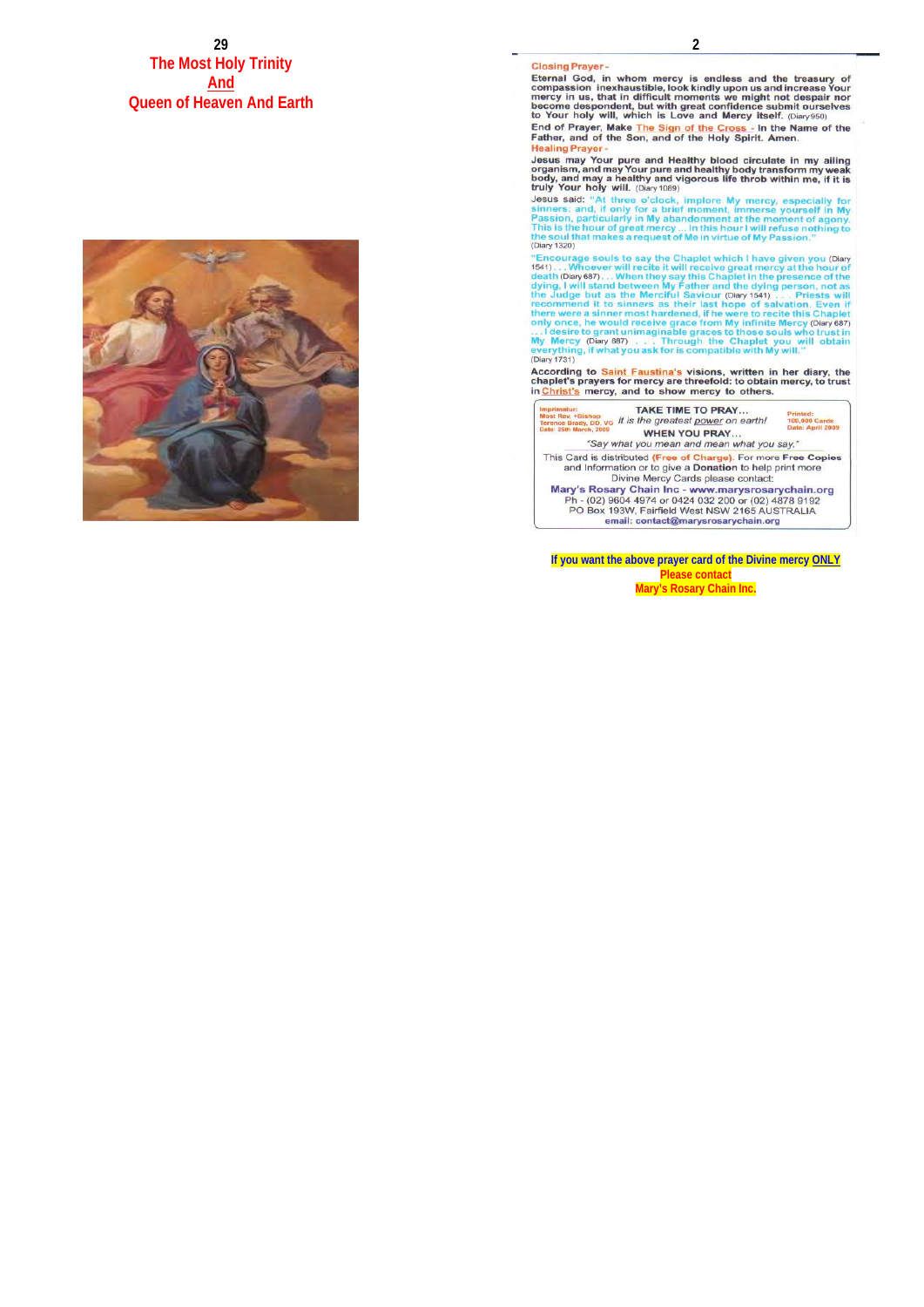# **Divine Mercy Novena**

In addition to the Novena of Divine Mercy which Our Lord gave to Saint Faustina for her own personal use, He revealed to her a powerful prayer that He wanted everyone to say, the Chaplet of Mercy). Saint<br>prayer that He wanted everyone to say, (the Chaplet of Mercy). Saint<br>Faustina prayed the Chaplet almost constantly, especially for the dying, and the Lord urged her to encourage others to say it too, promising extraordinary graces to those who would recite this special prayer.

The Chaplet can be said any time, but the Lord specifically asked that it be recited as a novena especially on the nine days before the Feast of Mercy, starting on Good Friday. And he promised, "By this Novena (of ts) I will grant every possible grace to souls." (Diary 796)

"On each day of the novena you will bring to My heart a different group of souls and you will immerse them in this ocean of My mercy.

1st day - All mankind, especially sinners... 2nd day - The souls of priests and religious...<br>3rd day - All devout and faithful souls... 4th day - Those who do not believe in Jesus and those who do not yet know him... 5th day - The souls of separated brethren. 6th day - The meek and humble souls and the souls of children... 7th day - The souls who especially venerate and<br>glorify Jesus' mercy... 8th day - The souls who are detained in purgatory... 9th day - The souls who have become lukewarm... "On each day you will beg My Father, on the strength of My passion, for the graces for these souls.

(Diary 1109, 300 & 699) **Jesus Said:** "I want to grant a complete pardon to the souls that will go to Confession and receive Holy Communion on the Feast of My Mercy "Whoever approaches the Fountain of Life on this day will be<br>granted complete forgiveness of sins and punishment." The soul that will go to Confession and receive Holy Communion will obtain complete forgiveness of sins and punishment."

Our Lord's promise of complete forgiveness is both a reminder and a call. It is a reminder that He is *truly present* and *truly alive* in the Eucharist, filled with love for us and waiting for us to turn to Him with trust Confession and Holy Communion - no matter how terrible our sins, w can begin our lives again. He is offering us a new start.

# **Jesus Appears to His Disciples.**

**(John 20: 19-23) It was late that Sunday evening, and the disciples were gathered together behind locked doors, because they were afraid of the Jewish authorities. Then Jesus came and stood among them. "Peace be with you," he said. The disciples were filled with joy at seeing the Lord. Jesus said to them again, " Peace be with you. As the Father sent me, so I send you." Then he breathed on them and said, " Receive the Holy Spirit. If you forgive people's sins, they are forgiven; If you do not forgive them, they are not forgiven."** 

# **Let us pray**

## **For the Pope and his intensions**

**Say 1 Our Father, 3 Hail Mary's and 1 Glory Be to the Father** 

#### **Prayer**

**May the Lord preserve him and give him life, and make him blessed upon the earth, and deliver him NOT up to the will of his enemies, but fill him with ALL the gifts of the Holy Spirit. Amen.**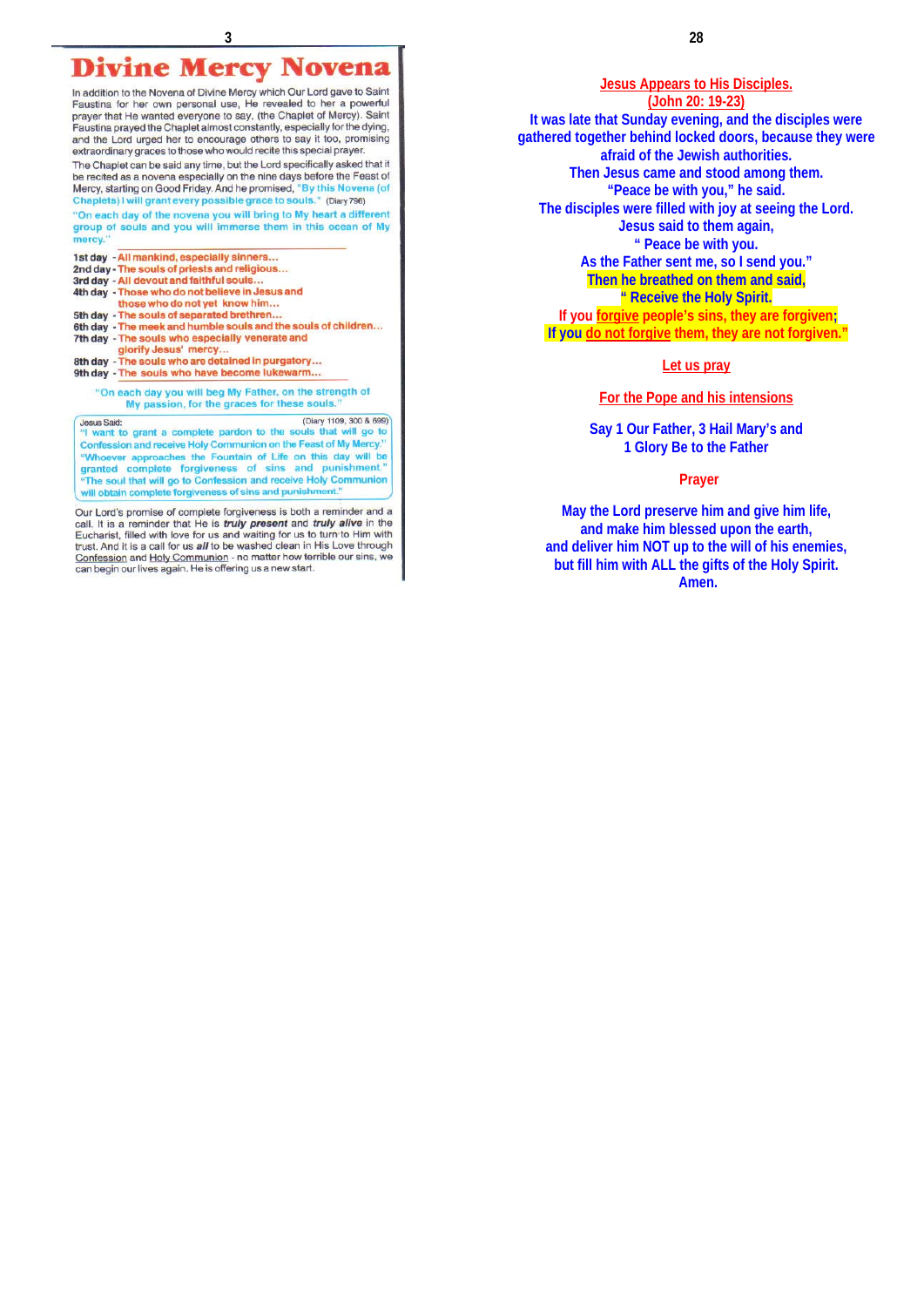**27 Peter's Declaration About Jesus (Matthew 16:13-20) Jesus went to the territory near the town of Caesarea Philippi, where he asked his disciples, "Who do people say the Son of Man is?" " Some say John the Baptist," they answered "Others say Elijah, While others say Jeremiah or some other prophet." " What about you?" he asked them. "Who do you say I am?" Simon Peter answered, " You are the Messiah, the Son of the living God." "Good for you, Simon son of John!" answered Jesus. "For this truth did not come to you from any human being, but it was given to you directly by my Father in Heaven. And so I tell you, Peter: you are a rock, and on this rock foundation I will build my church, and not even death will ever be able to overcome it. I will give you the keys.of the Kingdom of heaven, what you prohibit on earth will be prohibited in heaven, and what you permit on earth will be permitted in heaven." Then Jesus ordered his disciples not to tell anyone that he was the Messiah.**

# **4 How To Pray**



**Keep holy water always handy and have a small fount next to or close to the front door so every time you and others are coming in or out will be able to bless yourself with the cross on your forehead and every time you do that ALL your venial sins will be forgiven by God instantly and also it keeps temptations and the arch enemy away. (Keep the spare Holy water close in a bottle to keep replenishing when needed, it tends to dry out often. You can get Holy Water from your church by asking the priest and take a bottle with you to fill with Holly Water.)**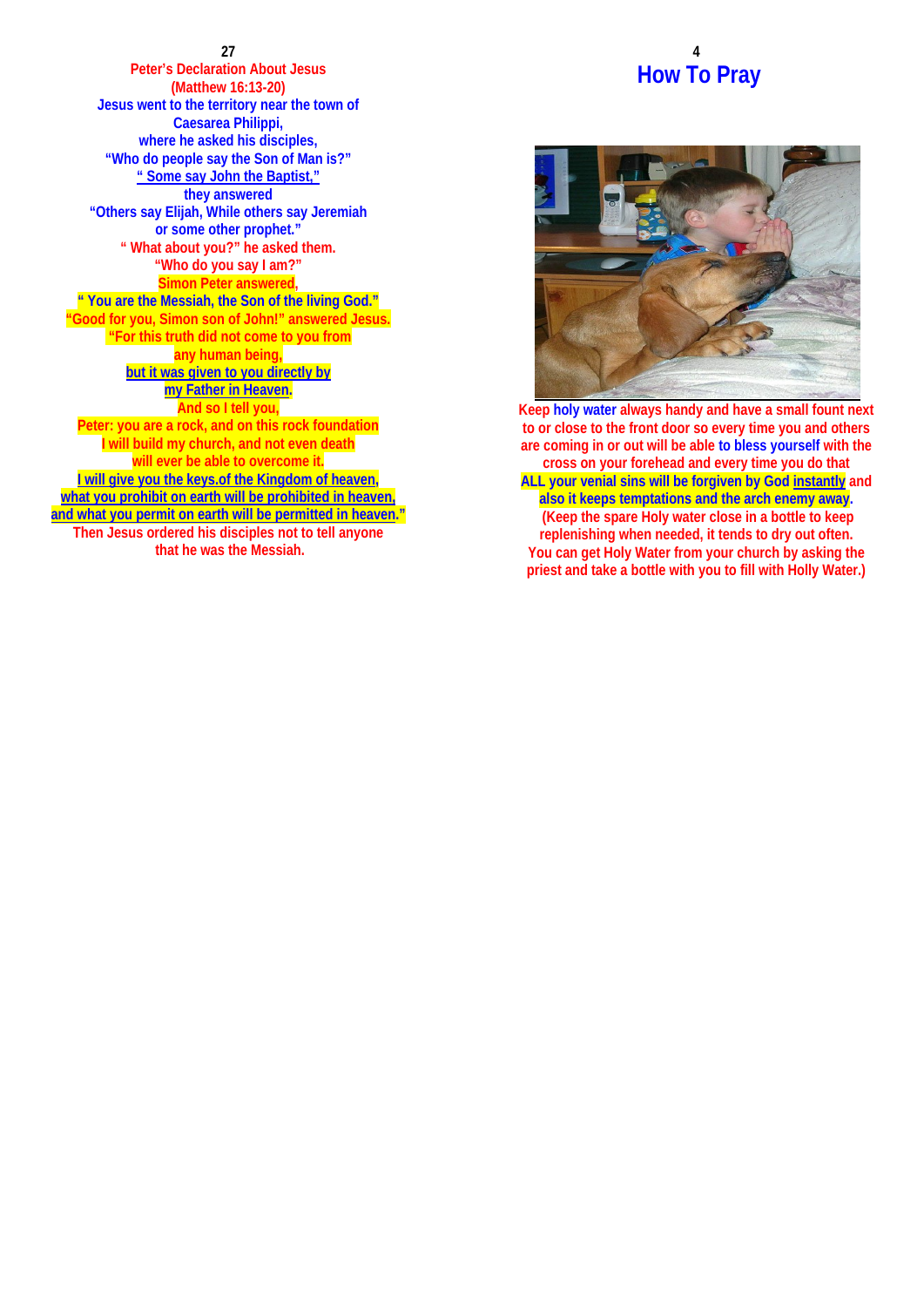## **Let us Pray Sign of the Cross**

**Start by blessing yourself with holy water and say this prayer**

**By this holy water and by your most precious blood Lord, wash away all my inequities and cleans me from all my sins. (Now say the Act of Contrition )** 

**Act of Contrition**

**O my God, I am heartily sorry for having offended You, and I detest all my sins, because I dread the loss of Heaven and the pains of hell; but most of all, because they offend You, my God, who are all good and deserving of all my love. I firmly resolve** 

# **with the help of your grace, to confess all my sins, to do penance, and to amend my life. Amen .**

**Since we are so poor and we have nothing to offer God except our misery, since everything comes from Him, Jesus wants us to offer as our own, His Body, Blood, Soul, and Divinity, and His Most Sorrowful Passion, Which God has been very pleased with, all the suffering of His** 

# **Beloved Son Jesus. It is also very humble to ask God to permit us to ask**

# **Let usPray**

**Most Holy Trinity permit me to offer you the Most Precious Body, Blood, Soul, and Divinity, of your dearly beloved Son and our Lord and saviour Jesus Christ, for ever present in the Eucharist and on ALL the Alters and in Tabernacles all over the Earth, and His Most Sorrowful Passion, in union with all our human miseries, and that of all our brothers and sisters ( we must pray for others).**

## **26 St Peter-1st Pope**



**Benedict XVI Present Succeeding Pope**

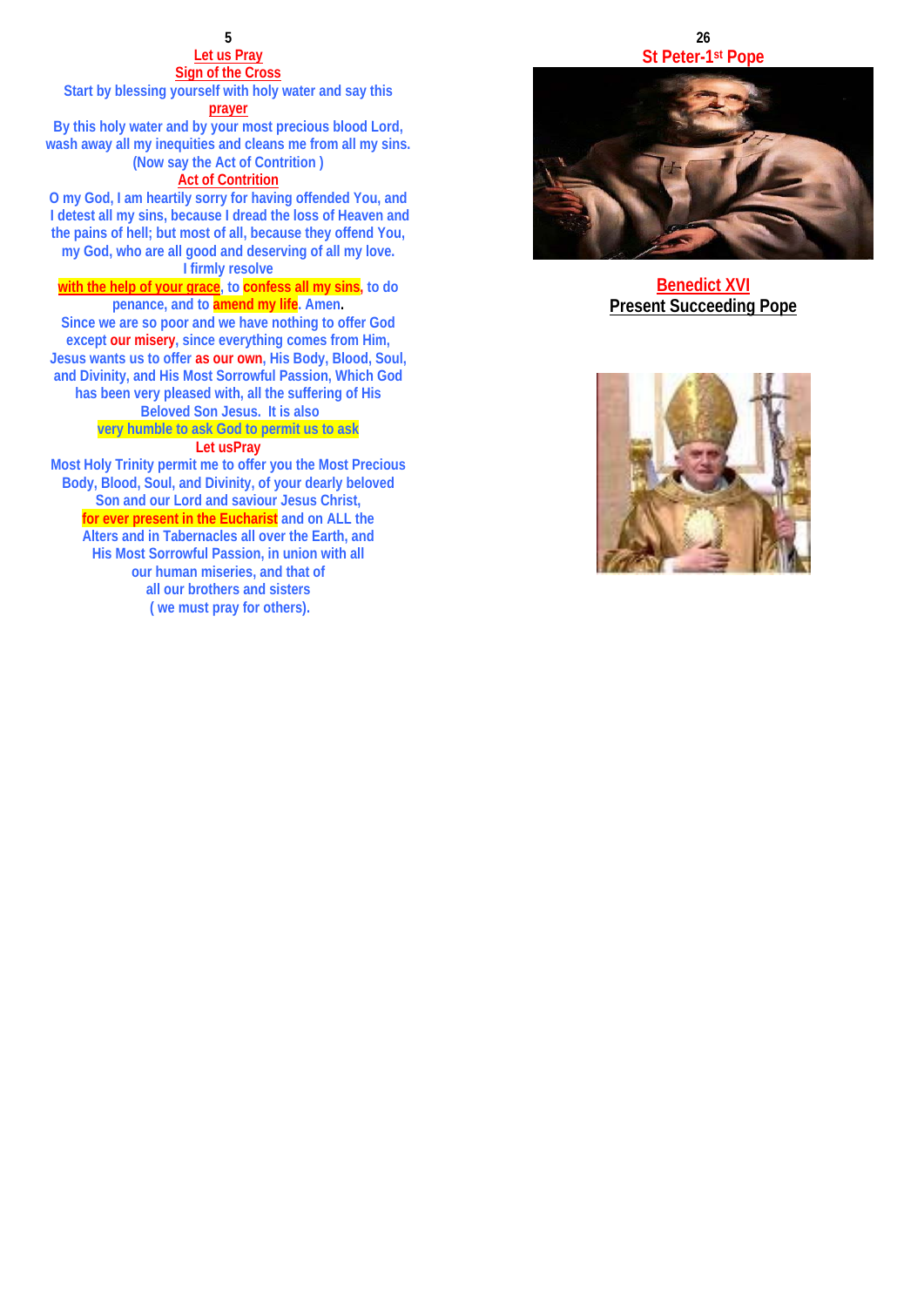**Prayer By Fr F. Cyril, OCD Jesus, you decided to become a child, And I'm coming to you full of trust. I believe that your attentive love Forestalls all my needs. Even for the intercession of your Mother, You can meet my necessities, Spiritual as well as material, If I pray according to your holy will. I love you with all my heart, all my strength, I beg your pardon if my weakness makes me sin. I repeat with the Gospel "Lord, if you want you can heal me." I leave you to decide how and when. I'm ready to accept sufferings, if this is your will, But help me not to become hardened to it, Rather to bear fruit. Help me to be a faithful servant and for your sake, Holy Child, To love my neighbour as myself. Almighty Child, unceasingly I pray to you to support me in my necessities of the present moment (you can mention it here.) Grant me the grace to remain in you and to possess you entirely and you in me,** 

**With your parents, Mary and Joseph, in the eternal praise of your heavenly servants. Amen** 

 **6**

**Permit me to ever so humble to offer them all for all the intensions of the Divine and Sacred Heart of Jesus, and I also offer them with, through, in, and for, the Sorrowful and Immaculate Heart of Mary our mother, also for all the intentions of all the Angels, Saints, and Holy Souls in purgatory (they also have a great deal of intensions) but most of all for all your intentions Most Holy Trinity ( now when you pray like this, you would have included ALL your loved ones living and dead, (without having to name everyone) but also you have not left a soul out that you did not pray for, since God thinks of EVERY SOUL. Lord of the Harvest permit me to ask you, to give us more, and Holier priests, and workers, in your vineyard. And By the power of the Precious Blood and Water which gushed out of your Heart Lord Jesus, as a fount of Mercy for us all, I trust in you Dear Sweet Jesus, permit me to ask for you to exercise your Omnipotence of your Divine Mercy, on all of us sinners, the world, and the whole of the human race, and most especially, for the salvation of all the dying, and for the early release of all the holy souls in purgatory, also for the conversion, reparation and atonement of all the non believers**, **of all those who do not yet know and love you, and on behalf of our separated brothers and sisters, from the One Holy Catholic and Apostolic Church**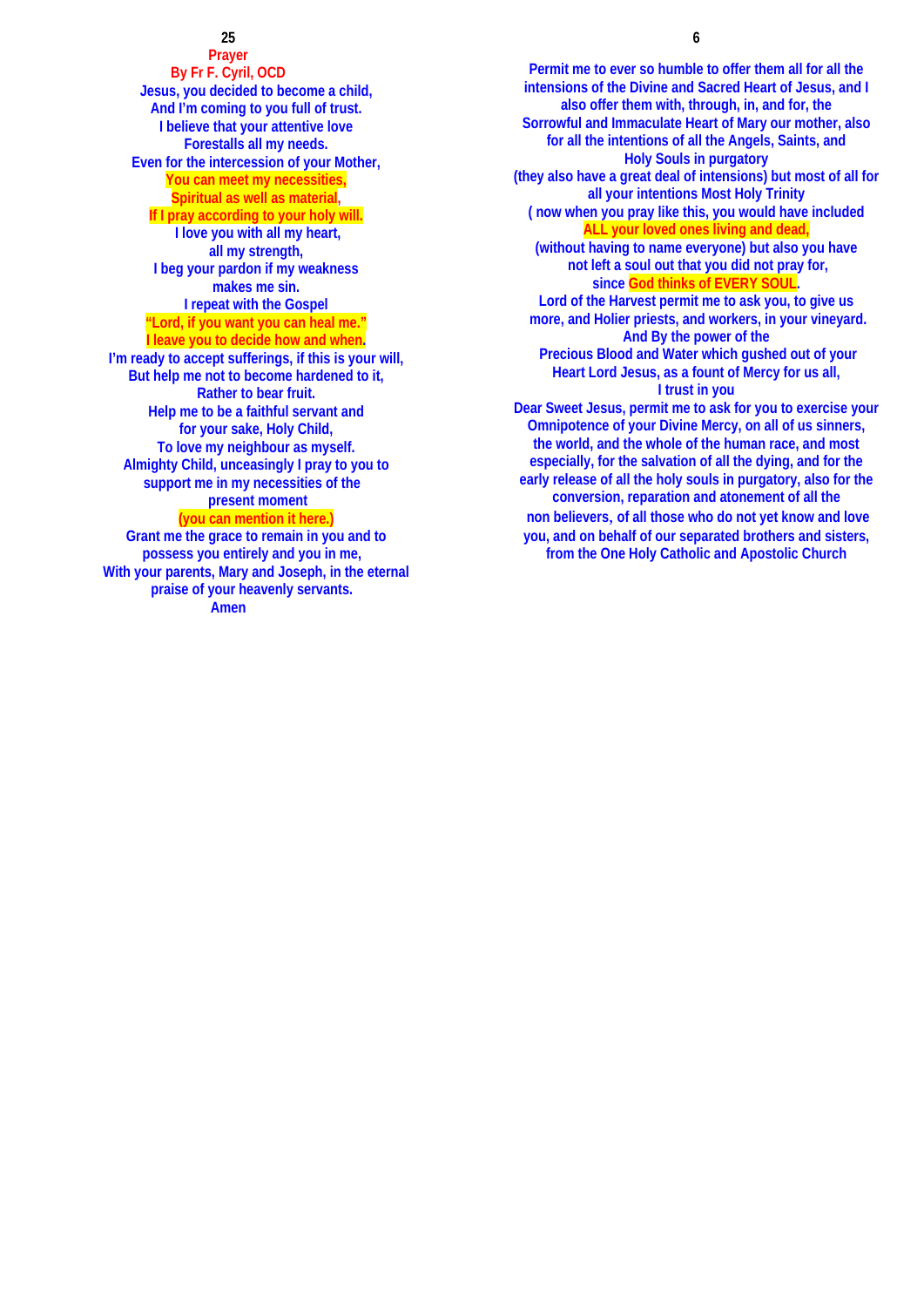**Permit me to ask you Dear Jesus, to bring us all back together again under one sheepfold and under one Shepard, and in union with Our Lady of Guadalupe for the reparation and atonement of all involved with abortion as victims or perpetrators, users of contraception, abortion and euthanasia and immerse us all in your most Precious Blood and Water and cleans, purify , and make us spotless in body, heart, mind and soul. But most of all, permit me to thank you Most Holy Trinity, for all your precious gifts, graces, blessings and miracles, and for always hearing and answering all my prayers.** 

**Thanks Giving for ALL we have asked God for Permit me Most Holy Trinity to pray:** 

# **And say 3 times**

**Praise, Glory, and thanks giving, be to you Most Holy Trinity, my Divine Majesty, and permit me to Love, Adore and Worship you.** 

#### **The Glory Be**

**Glory Be to the Father, and to the Son, and to the Holy Spirit, as it was in the beginning it is now, and ever shall be world without end. Amen.**

**Because hostile armies still over ran the city, the community was in distress until Fr. Cyril remembered the prosperity and peace they had enjoyed while devotions to the Infant Jesus were observed. He searched for the lost statue and eventually found it almost buried in dust and debris. Made of wood and coated with wax, the image had miraculously suffered little from its neglect, except the statue's two hands were missing. Cyril placed the statue atop an altar in the oratory and reorganized devotions to it. One day, while praying before the statue, he distinctly heard these words: "Have pity on Me, and I will have pity on you. Give Me My hands, and I will give you peace. The more you honour Me, the more I will bless you." When money intended for the repair of the statue was spent on a replacement, the Infant manifested His displeasure by causing the new statue to be shattered by a falling candlestick. Once again the original statue became the object of veneration, but when additional funds for the necessary repairs proved to be slow in coming, Fr. Cyril again heard the voice: "Place Me near the entrance of the sacristy, and you will receive aid." When this was done, the full cost of the repairs was promptly donated.**



**St. Thérèse of Lisieux (second from left) had a special devotion to the Infant Jesus of Prague**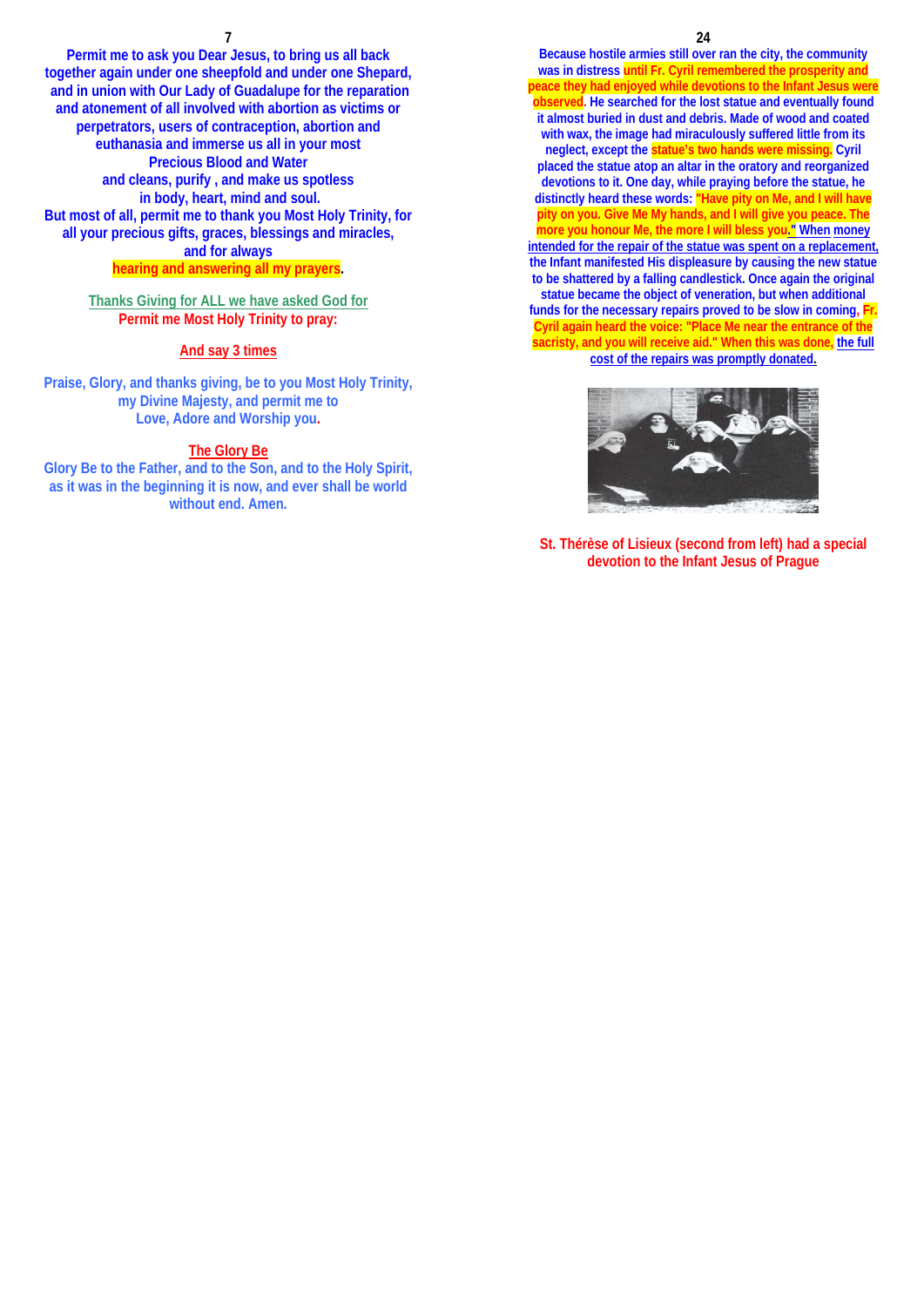**The Child Jesus was particularly dear to one of the novices, Cyril of the Mother of God (1590-1675), who was delivered of interior trials by means of this devotion. The future history of the statue would in all probability have suffered if it had not been for this holy Carmelite.** 



**of the Infant Jesus**

**Fr. Cyril with the Statue King Gustavus Adolphus of At the beginning of the disturbances attending the Thirty Years' War, the novitiate was removed to Germany in 1630. With the absence of the novices and Brother Cyril, devotions before the statue were gradually neglected until the prayers were abandoned altogether. Need and distress once more returned. Eventually the invading army of Sweden took possession of the churches in the city, plundered the Carmelite monastery and** 

**threw the image of the Infant Jesus onto a heap of rubble behind the high altar. For the next seven years the statue lay forgotten by all. On the feast of Pentecost in 1637, Cyril of the Mother of God, now an ordained priest, returned to Prague.** 

## **The Hail Holy Queen**

**Hail, Holy Queen, Mother of Mercy, hail our life, our sweetness, and our hope To you do we cry, poor banished children of Eve; to you do we send up our sighs, mourning and weeping in this valley of tears. Turn then, O most gracious Advocate, your eyes of mercy towards us and after this our exile, show us the blessed fruit of your womb, Jesus; O clement, O loving, O sweet Virgin Mary. Pray for us, O Holy Mother of God and Our Mother that we may be made worthy, of ALL the promises of Christ.** 

**Do not forget that prayer is a conversation between you and God your Father, so when you talk to your Father DO NOT rattle off your words, but say your words slowly, think of what you are saying to Him, say what you mean, and mean what you say, and have faith and believe, your Father in Heaven is listening to everything that you are telling him, most especially if you talk to Him from your heart, and if you speak to Him like speaking to your very Best Friend YOU could EVER have, but do not forget that He can also read your mind and heart before you even think them yourself, but He still want to hear them coming from YOU.**

# **Let us Pray:**

# **Start with the Sign of the Cross**

**In the name of the Father, and of the Son, and of the Holy Spirit. Amen.**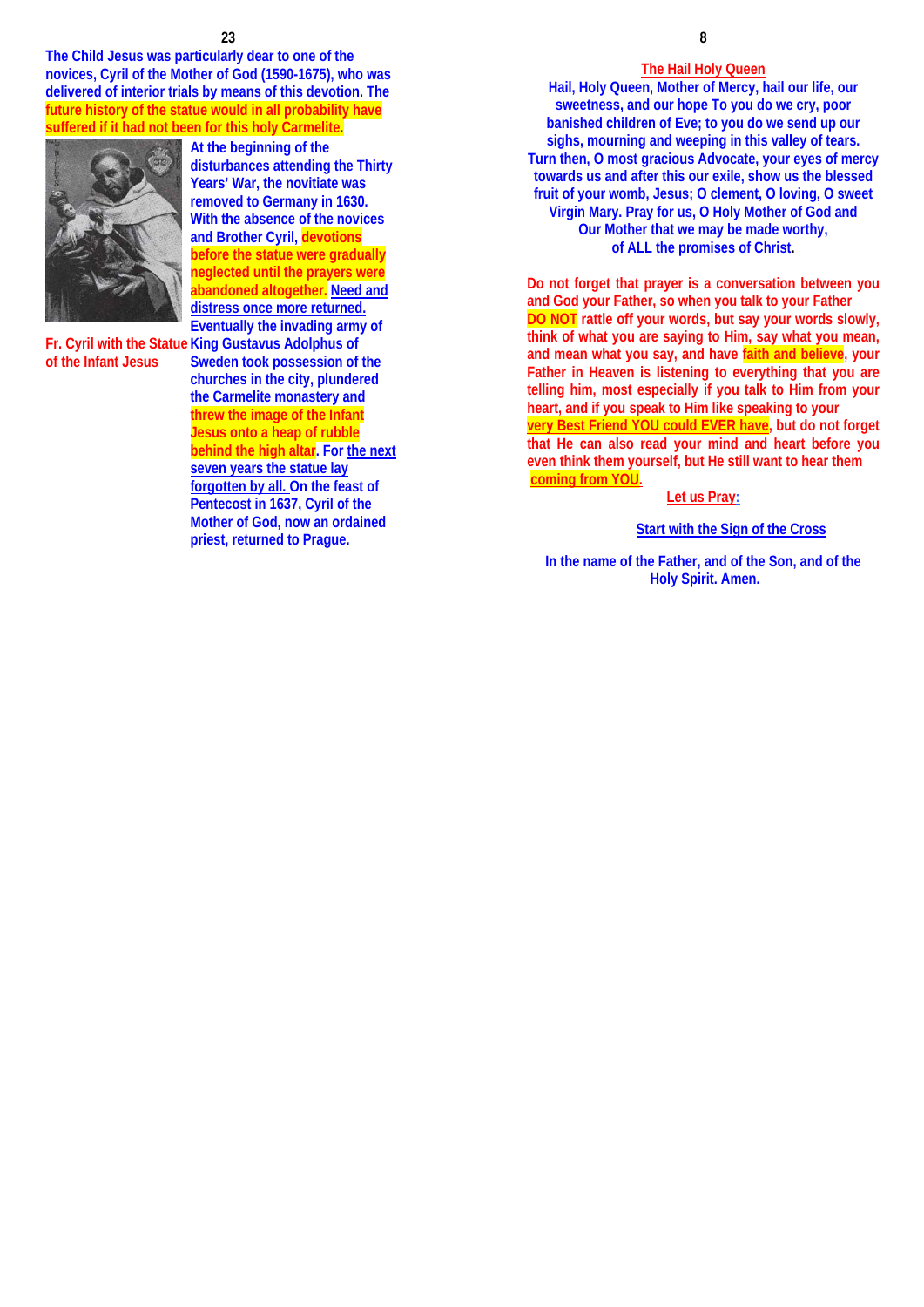# **The Our Father**

**Our Father, who lives in Heaven, Holy is Your Name, Your Kingdom come, Your Will be done, on Earth as it is in Heaven, give us this day our daily bread, and for give us our sins, as we for give those who trespass against us, and lead us not into temptation, but deliver us from evil. Amen** 

# **The Hail Mary**

**Hail Mary, Full of Grace, the Lord is with you, Blessed are You among all women, and Blessed is the fruit of your womb, Jesus. Holy Mary, Mother of God and our Mother, pray for us sinners, now, and at the hour of our death. Amen.** 

### **The Apostles' Creed**

**I believe in God the Father Almighty, Creator of Heaven and earth. I believe in Jesus Christ His only Son, Our Lord. He was conceived by the Power of the Holy Spirit and was born of the Virgin Mary. He suffered under Pontius Pilate, was crucified, died, and was buried. He descended to the dead, on the third day He rose again. He ascended into Heaven, and is seated at the right hand of God the Father Almighty. He will come again to judge the living and the dead. I believe in the Holy Spirit, the Holy Catholic Church, the communion of saints, the forgiveness of sins, the resurrection of the body; and the life everlasting. Amen.**

# **22 CHAPLET OF THE INFANT JESUS OF PRAGUE**



**How to pray the Chaplet of the Infant Jesus of Prague The chaplet to the Infant Jesus of Prague has 15 beads. It consist of prayer 3 Our Father... in honour of the Holy Family and 12 Hail Mary... in memory of the 12 years of the Infancy of our Divine Saviour** 

# **Starting at the cross say**

**"Divine Infant Jesus, I adore Thy Cross and I accept all the crosses Thou wilt be pleased to send me. Adorable Trinity, I offer Thee for the glory of Thy Holy Name of God, all the adorations of the Sacred Heart of the Holy Infant Jesus." Before each Our Father and Hail Mary, say the following prayer: Bow your head "And the Word was made flesh and dwelt amongst us." At the end of the Chaplet, say, "Holy Infant Jesus, bless and protect us."**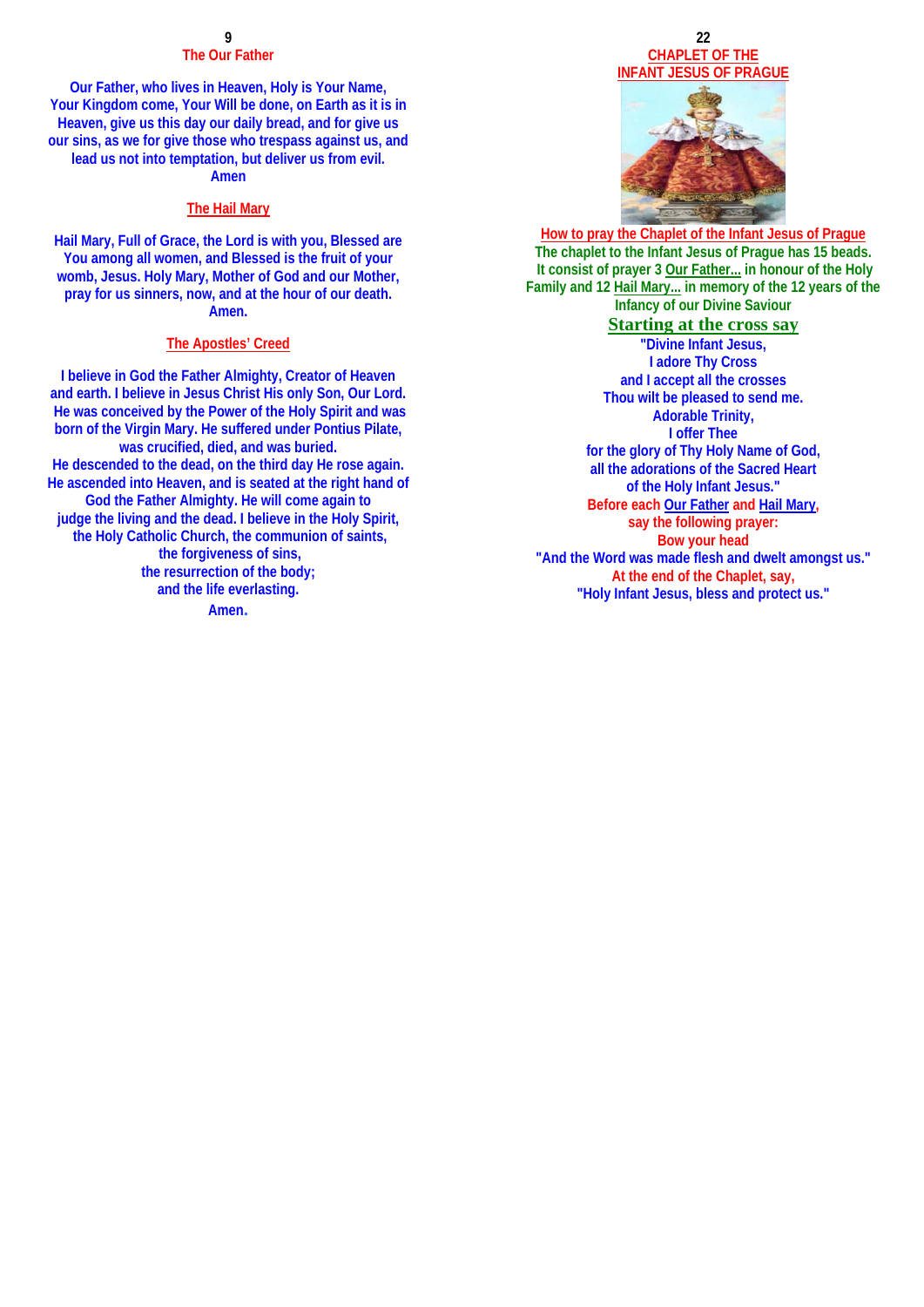**21 O my Jesus, I would rather be in agony until the end of the world, Amidst the greatest sufferings, than offend you by the least sin."(Diary 741) Opening prayer Let us pray O my Jesus, Divine Redeemer, Permit me to ask you to Be Merciful to me and to the whole world. Amen. Holy God, Holy Mighty God, Holy immortal God, Have mercy on me and on the whole world. Grace and Mercy, O My Jesus, in the present danger, Cover us with Your Precious Blood. Amen. Eternal Father, I implore Your Mercy, Through the Precious Body and Blood of Your dearly beloved Son Jesus. Forever present in the Eucharist. Amen On Large beads or 5 Glory beads of the rosary: Let us pray Eternal Father, permit me to humbly offer You all the Precious and Holy Wounds seen and unseen known and unknown of Our Lord and Saviour Jesus Christ Forever present in the Eucharist, To heal the wounds of my soul And the souls of the whole world, Also to heal and save ALL dying souls and for the early release of the Holy Souls In purgatory Also, for the conversion, reparation and atonement of ALL non believers and in union with Our Lady of Guadalupe for the reparation and atonement of ALL involved in or with contraception, abortion and euthanasia Small beads or 10 Hail Mary beads: Let us pray My Jesus in the Eucharist, Pardon and Mercy**

**Through the merits of all Your Holy and Sacred Wounds** 

**Reconciliation Reconciliation**<br>**First Rite Rist Rite First Rite** 

**Face to Face Behind a Screen** 



# **Why did Christ institute a sacrament for the Forgiveness of Sins?**

**People who find it difficult to go to confession and non Catholics often ask: " Why did Jesus Christ institute a sacrament an outward sign which confers grace for the forgiveness of sins if it only makes life more difficult for us? Why can't we simply go straight to God in heaven, telling him we are sorry and be forgiven? As it is, we have to seek out a priest, perhaps wait in a queue or find that the priest isn't ever there, discover that we don't like the priest anyway, and then confess our sins, all of which can be troublesome. Surely it would have been easier if we could just confess directly to God. The answer must be surely be that Our Lord instituted a sacrament for the forgiveness of sins because he knew our human nature and He knew we needed it. After all He was the Son of Man. He knew us, and He knew that it would be a great help for us to receive forgiveness through the mediation of a priest**

### **10**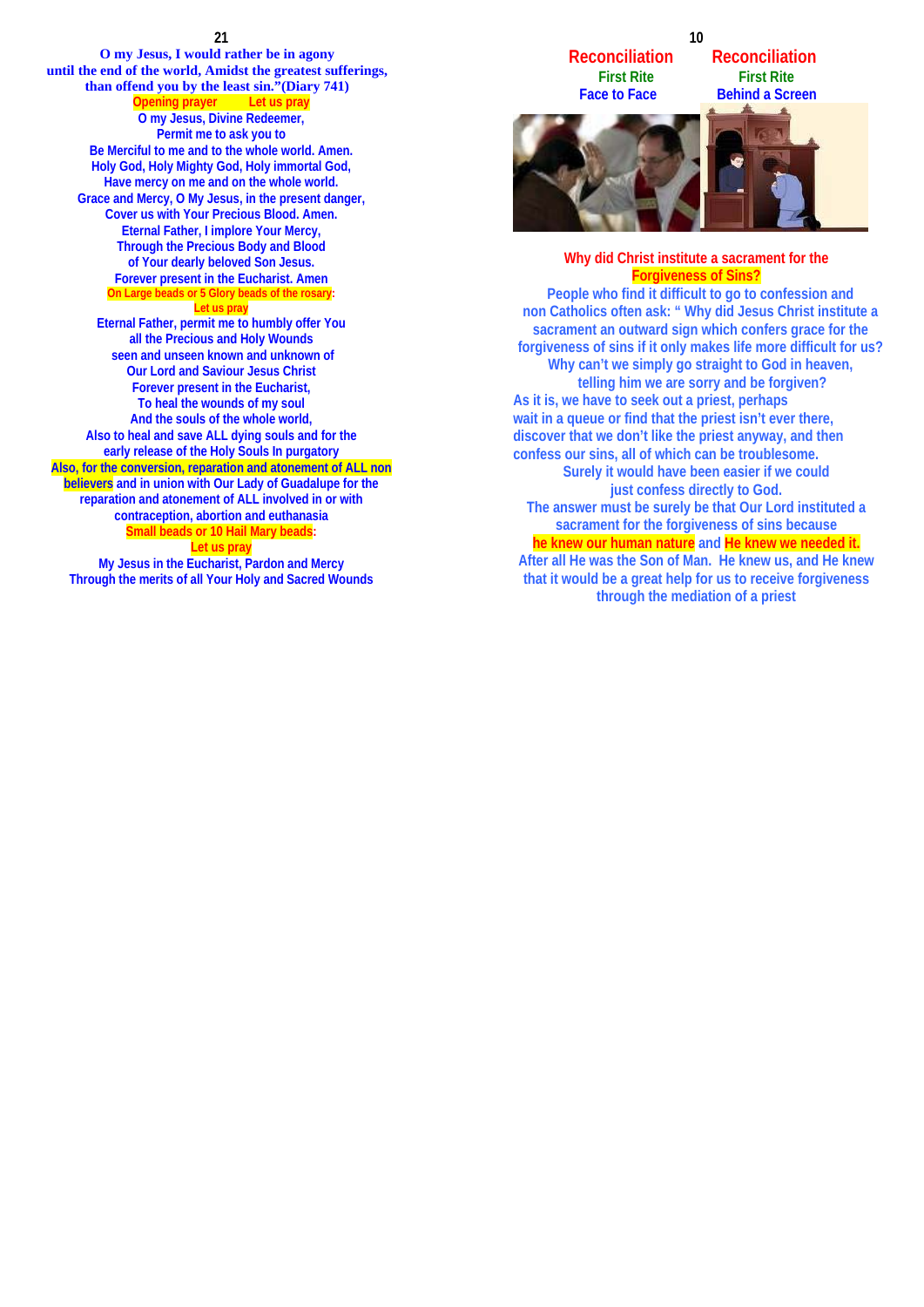## **Why? I would say for four reasons 1.We all sin Firstly, there is the fact that we all sin. In spite of our efforts to do good, we still commit sins, whether venial sins such as impatience, angry remarks, or gossip; or mortal sins (The type that you have to tell how many times you committed this sin) like missing Mass on Sunday through our own fault, impure acts or drunkenness. St John reminds us that " if we say we have no sins, we deceive ourselves, and the truth is not in us." (I Jn 8:11) And Jesus himself teaches us to pray: " Forgive us our trespasses." (Mt 6:12) What can happen, though, is that we lose the sense of sin, the awareness of our sinfulness before God. "It would be consoling to be able to maintain that there are now more Communions and fewer confessions because fewer sins are being committed. What has happened, of course, is that the People's Sense of sin has been eroded systematically." Pope Pius XII summed it up graphically in a radio message in 1946: "The sin of the century is the loss of the sense of sin There is no doubt that the practice of confession, with the examination of conscience which precedes it, is an excellent way of keeping alive and growing in the awareness of our sinfulness, Pope Benedict XVI said in an address to confessors on 19 February 2007: " On experiencing the Lord's tenderness and forgiveness,**

**the penitent more easily acknowledges the gravity of sin. and reinforces his decision to avoid it and to remain and grow in his renewed friendship with him." One could add that confession also affords the opportunity of**

**20 20 6) The Sixth Torture Is:** 

> **The constant company of Satan. 7) The seventh Torture is: Horrible despair, hatred of God, vile words, curses and blasphemies.**

**These are the Tortures suffered by ALL the damned together, but that is not the end of the sufferings.** 

# **Indescribable Sufferings**

**There are special Tortures destined for particular souls. There are the torments of the senses. Each soul undergoes terrible and indescribable sufferings related to the manner in which it has sinned.** 

# **I would have died**

**There are caverns and pits of torture where one form of agony differs from another. I would have died at the very sight of these tortures if the omnipotence of God had not supported me. No One Can Say There Is No Hell.** 

**Let the sinner know that he will be tortured throughout ALL Eternity, in those senses which he made use of to sin. I am writing this at the command of God, so that no soul may find an excuse by saying there is no hell, or that nobody has ever been there, and so no one can say what it is like…how terribly souls suffer there! Consequently, I pray even more fervently for the conversion of sinners. I incessantly plead God's mercy upon them,**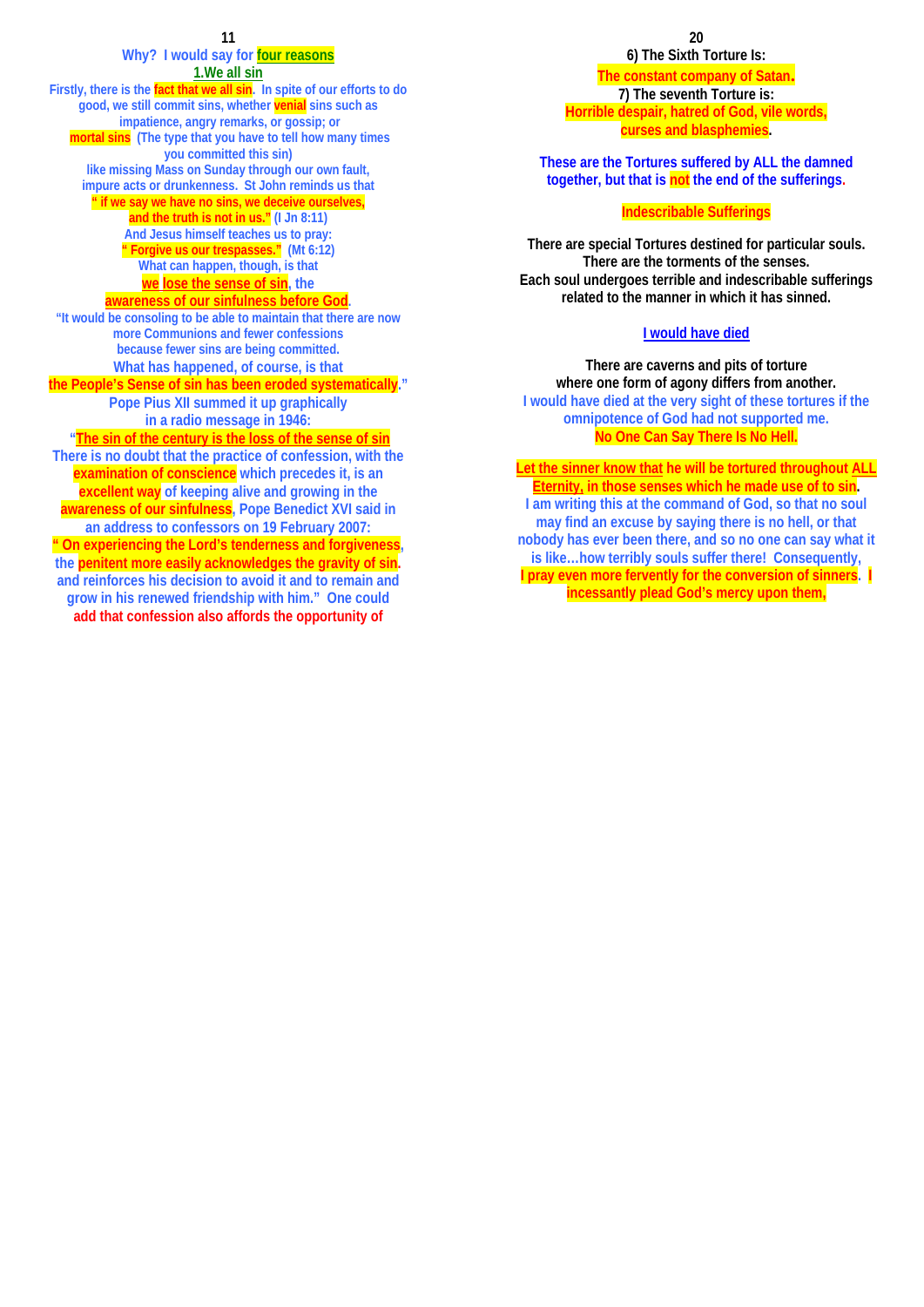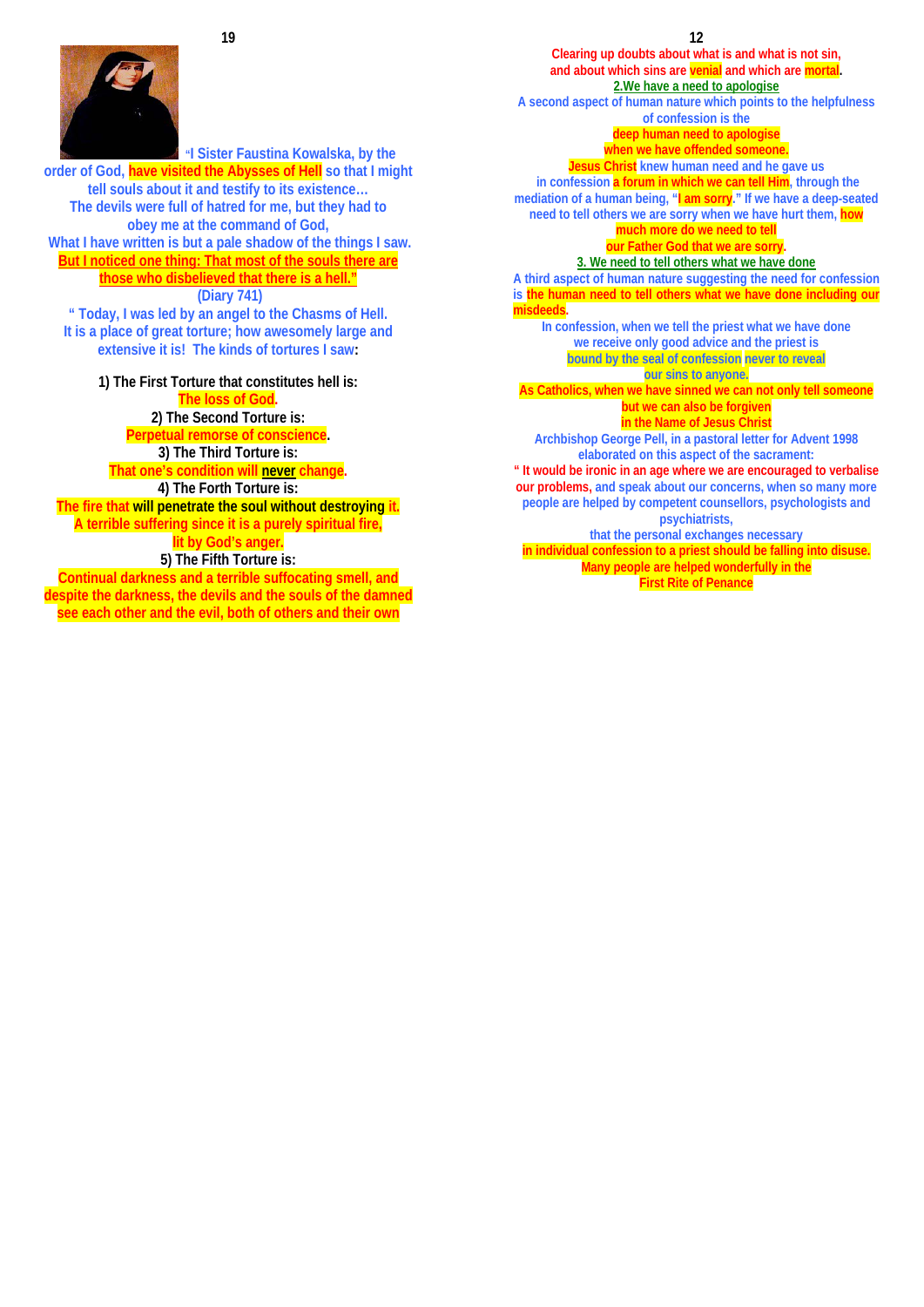**because the combination of personal confession, sincere**  repentance, absolution, advice and penance are the best **means to dealing with guilt." Indeed it has often been said that many people would not need to have recourse to a counsellor or psychologist** 

**if they made more regular use of the sacrament of Penance.. 4. We need to know we are forgiven Fourthly, we need to know that we are forgiven. We need to hear it in a human way. " I absolve you from your sins". Of course, we can tell God directly that we are sorry, but then we don't hear that we are forgiven, and we might** 

**wonder whether we are sufficiently sorry and really determined to avoid committing that sin again. It is not that hard to obey God's Laws.** 

# **Obey the first two Laws Jesus has taught us**

**1st. Commandment is to seek God First and foremost in Everything and in Everyone. 2nd Commandment is to Love your Neighbour as Jesus has Loved us. And you will automatically not break the other Laws How to make a confession**

**1)Start by making the sign of the cross 2)Mention when you made your last confession 3)Tell the priest what is bothering your conscience 4)When the priest ask you say the Say act of contrition** 

**O my God, I am heartily sorry for having offended You, and I detest all my sins, because I dread the loss of Heaven and the pains of hell; but most of all, because they offend You, my God, who are all good and deserving of all my love. I firmly resolve with the help of your grace**, **to confess all my sins, to do penance, and to amend my life. Amen**.

#### **18**

**The name of the priest and the place of occurrence are both given. So the story can be checked. One interpretation given for this extraordinary Happening is that the Host fell to the ground to indicate the many Particles that fall when hand Holy Communion and Host dipping in the Chalice is given which results in** 

# **desecration of the BLESSED SACRAMENT.**

# **HELL EXISTS**

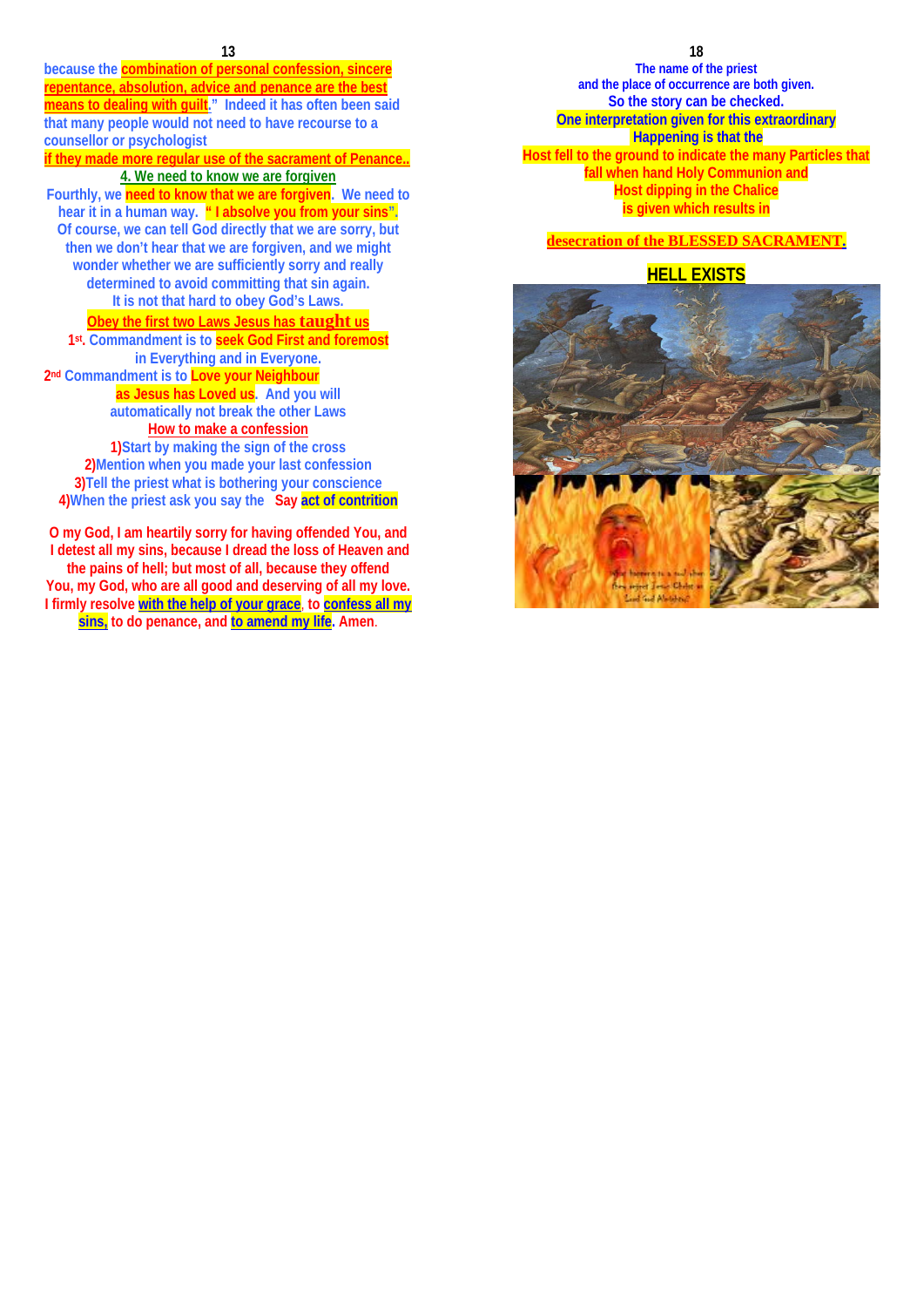# **PRO ECCLESIA THE SIGN**

**One Sunday in June, 1970 in the Beauceville Church in the province of Quebec, Canada Fr. Charles Eugene Houde made an unusual decision. He told parishioners that though they were permitted to receive Holy Communion on the tongue, he wanted uniformity. So "henceforth to avoid complications everyone will receive the Host in the hand at Communion" The clear instruction of Memoriale Domini was being ignored that nobody can be compelled to receive Holy Communion in the hand. At Holy Communion time the priest took the ciborium from the tabernacle and turned to the people. Before he could take a step forward about fifty Hosts flew out of the ciborium. They rose into the air and disposed themselves around the cleric. Then they fell slowly to scatter themselves all over the floor. The astounded priest turned white and stood motionless. Then he cried out, "all of you will receive Holy Communion on the tongue and there will be no dipping of the Host in the chalice either because God has just Given us a SIGN". Then bending down he reverently picked up each Host before distributing Holy Communion – ON THE TONGUE. He stated later that Never again would he give Holy Communion in the hand. This incident has been reported in at least two reputable Catholic papers – "Rally" of Malaysia and "Don Bosco Madonna" of India.** .

# **14 14 Holy Eucharist Miracle SANCTUARY OF THE MIRACLE OF THE EUCHARIST In Lanciano Italy**